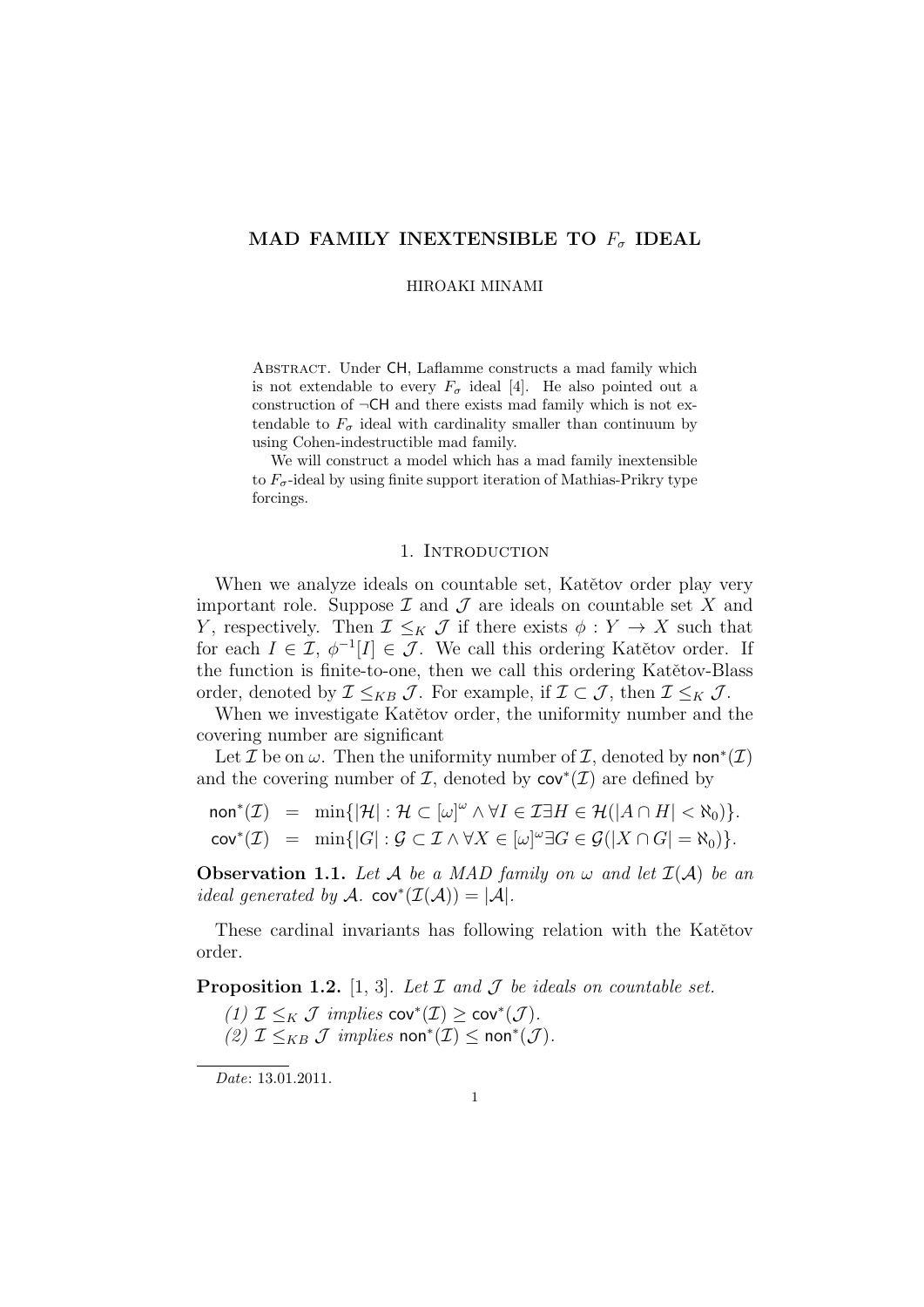#### 2 HIROAKI MINAMI

Concerning to the uniformity number of  $F_{\sigma}$ -ideal, we have some interesting results. Let  $\mathcal I$  be an ideal on  $\omega$  and let  $X$  be an  $\mathcal I$ -positive set. Then define ideal  $\mathcal{I} \restriction X$  on  $X$  by  $\mathcal{I} \restriction X = \{I \cap X : I \in \mathcal{I}\}.$ 

**Proposition 1.3.** [5] *If*  $I$  *is tall*  $F_{\sigma}$ *-ideal, then there exists*  $I$ *-positive set*  $X$  *such that*  $I \restriction X$  *is countably tall, that is, for every countable set*  $\{X_n : n \in \omega\}$  *of infinite subsets of X, there exists*  $I \in \mathcal{I}$  *such that*  $|X_n \cap J| = \aleph_0$  *for every*  $n \in \omega$ *. So* non<sup>\*</sup> $(I \upharpoonright X) > \omega$ *.* 

**Observation 1.4.** *(1) For every*  $X \in \mathcal{I}^+, \mathcal{I} \leq_K \mathcal{I} \upharpoonright X$ .

- *(2)* If  $J$  *is*  $F_{\sigma}$ -ideal including  $I(A)$ *, then there exists*  $J$ -positive set *X* such that  $\mathcal{I}(\mathcal{A}) \leq_K \mathcal{J} \restriction X$  and  $\mathcal{J} \restriction X$  is countably tall.
- *(3)* If **I** is  $F_{\sigma}$ -ideal, then  $\mathcal{I} \restriction X$  is  $F_{\sigma}$ -ideal for every **I**-positive set *X.*

These observation says that if we construct a model which satisfies that  $\mathfrak{a} < \text{cov}^*(\mathcal{I})$  for every countably tall  $F_{\sigma}$  ideal, then there exists a mad family which is not extendable to every  $F_{\sigma}$  ideal in the model.

**Question 1.5.** *Is it consistent*  $a < cov^*(\mathcal{I})$  *for every countable tall*  $F_{\sigma}$ *ideal?*

In [4], Laflamme introduce a forcing notion which is  $\omega^{\omega}$ -bounding and diagonalize an  $F_{\sigma}$  filter, in other word, enlarge the covering number of the dual ideal of the filter. By countable support iteration of this forcing and bookkeeping argument, we can construct a model which enlarge  $cov^*(\mathcal{I})$  for every countably tall  $F_{\sigma}$  ideal. However we can not say whether almost disjoint number a become large or not. Instead of using this forcing notion, we shall use the finite support iteration of Mathias-Prikry type forcings.

# 2. finite support iteration of Mathias-Prikry forcing WITH  $F_{\sigma}$ -IDEALS

When we construct a model satisfying  $\mathfrak{a} = \omega_1$ , we sometime use combinatorial principle like  $\Diamond_{\mathfrak{d}}$  [2] or "parametrized diamond principle" [7]. Let define parametrized diamond principles.

**Definition 3.** We call triple (*A, B, E*) is Borel invariants if

- (1) *A, B* and *E* are Borel subset in some Polish space.
- (2) *A* and *B* have cardinality at most c.
- $(3)$   $E \subset A \times B$ .
- $(4)$   $\forall a \in A \exists b \in B((a, b) \in E).$
- $(5)$   $\forall b \in B \exists a \in A((a, b) \notin E).$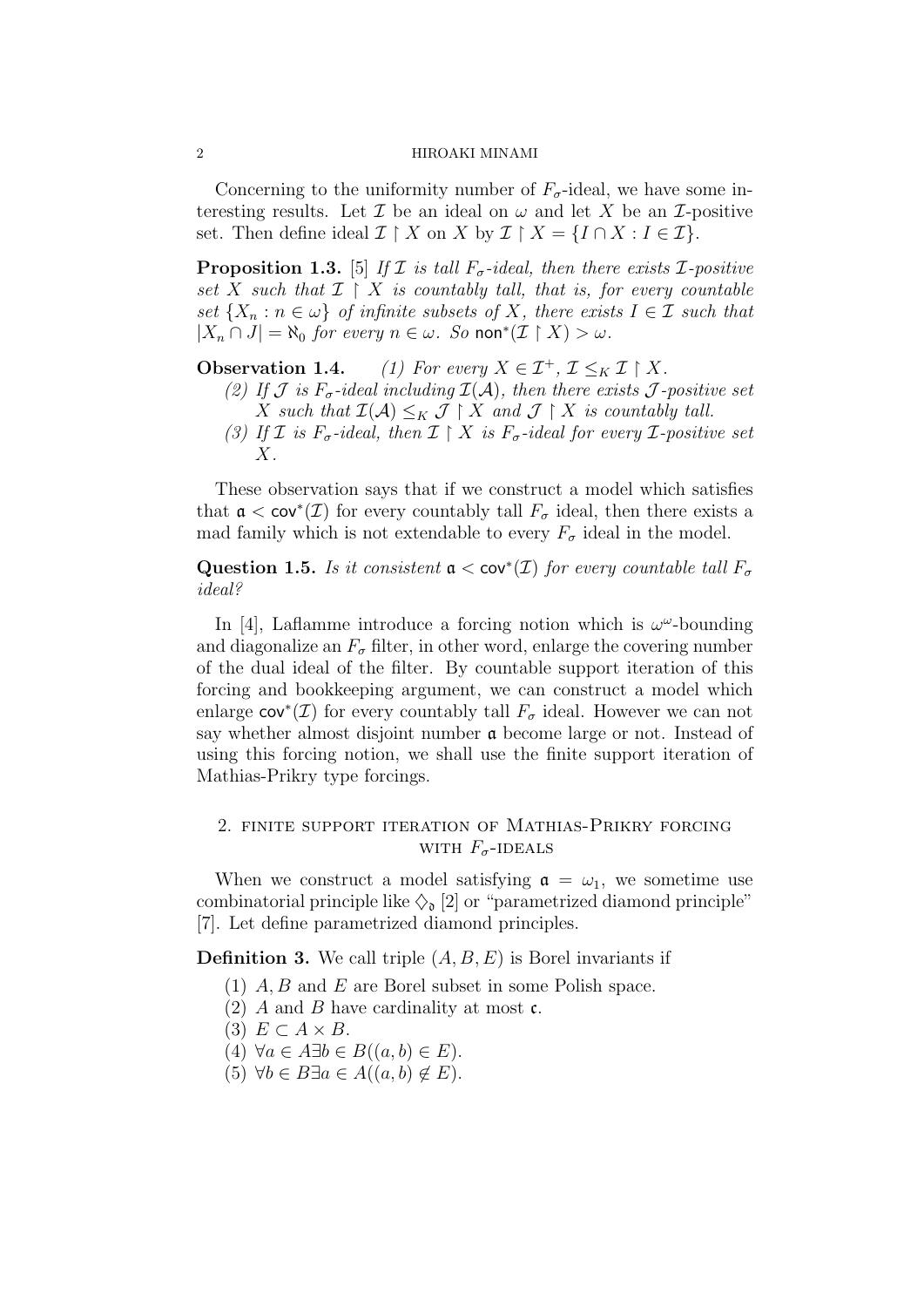**Definition 4.** Let  $(A, B, E)$  be a Borel invariants. We call  $F: 2^{<\omega} \rightarrow$ *A* Borel function if for every  $\alpha < \omega_1$ ,  $F \upharpoonright 2^{\alpha}$  is Borel function.

Then  $\Diamond$ (A, B, E) holds if for every Borel function  $F: 2^{<\omega_1} \to A$ there exists  $g: \omega_1 \to B$  such that for every  $f: \omega_1 \to 2$ 

$$
\{\alpha < \omega_1 : (F(f \restriction \alpha), g(\alpha)) \in E\} \text{ is stationary.}
$$

We denote  $\Diamond(\omega^{\omega}, \omega, \leq^*)$  by  $\Diamond(\mathfrak{d})$  and denote  $\Diamond(\omega^{\omega}, \omega^{\omega}, \ast \geq^*)$  by  $\Diamond(\mathfrak{b})$ . Then it is known that  $\Diamond(\mathfrak{d})$  implies  $\Diamond(\mathfrak{b})$ .

Some parametrized diamonds effect almost disjoint number.

**Theorem 4.1.** [7]  $\diamondsuit$  (b) *implies*  $\mathfrak{a} = \omega_1$ *.* 

So if the iteration of the forcing introduced by Laflamme forces  $\Diamond(\mathfrak{b})$ , we have desired result. When we use countable support iteration of proper forcings, there is nice criterion whether  $\Diamond(A, B, E)$  holds or not.

**Theorem 4.2.** [7] *Suppose that*  $\langle \mathcal{Q}_{\alpha} : \alpha < \omega_2 \rangle$  *is a sequence of Borel partial orders such that for each*  $\alpha < \omega_2 Q_\alpha$  *is equivalent to*  $P(2)^+ \times Q_\alpha$ *as a forcing notion and let*  $\mathcal{P}_{\omega_2}$  *be the countable support iteration of this sequence.* If  $\mathcal{P}_{\omega_2}$  *is proper and*  $(A, B, E)$  *is a Borel invariant then*  $\mathcal{P}(\omega_2)$  $f$ *orces*  $\langle A, B, E \rangle \leq \omega_1$  *iff*  $\mathcal{P}_{\omega_2}$  *forces*  $\diamondsuit$   $(A, B, E)$ *.* 

In this note, by using finite support iteration of Mathias-Prikry type forcings  $\mathbb{M}(\mathcal{I}^*)$  for  $F_{\sigma}$ -ideal, we shall show that it is consistent that  $\mathfrak{a} < \text{cov}^*(\mathcal{I})$  for all  $F_{\sigma}$ -ideal  $\mathcal{I}$ .

Let *I* be an ideal on  $\omega$ . Then Mathias-Prikry forcing  $\mathbb{M}(\mathcal{I}^*)$  is the forcing notion such that  $\langle s, A \rangle \in M(\mathcal{I}^*)$  if  $s \in [\omega]^{<\omega}$ ,  $A \in \mathcal{I}^*$  and *s* ∩ *A* =  $\emptyset$  ordered by  $\langle s, A \rangle \le \langle t, G \rangle$  if  $s \supset t$ ,  $A \subset B$  and  $s \setminus t \subset B$ . For each  $p \in M(\mathcal{I}^*), s_p \in [\omega]^{<\omega}$  and  $A_p \in \mathcal{I}^*$  denote  $p = \langle s_p, A_p \rangle$ .

**Theorem 4.3.** Let  $\kappa$  be an ordinal with  $cf(\kappa) > \omega_1$ . Let  $\mathbb{P}_{\kappa}$  be the  $\kappa$ *stage finite support iteration of Mathias-Prikry type forcing associated with*  $F_{\sigma}$ -ideals. Then  $V^{\mathbb{P}_{\kappa}} \models \Diamond(\mathfrak{b})$ .

This theorem shows desired statement.

**Corollary 4.4.** *It is consistent that for every*  $F_{\sigma}$ -ideal  $\mathcal{I}$ ,  $\mathfrak{a} < \text{cov}^*(\mathcal{I})$ .

*Proof from Theorem 4.3.* Let  $\kappa > \omega_1$  be a cardinal with  $cf(\kappa) > \omega_1$  and  $\kappa^{\omega} = \kappa$ . By bookkeeping argument, we can construct *κ*-stage finite support iteration of Mathias-Prikry type forcings so that  $cov^*(\mathcal{I}) = c$ for every  $F_{\sigma}$ -ideal. By Theorem 4.3,  $\Diamond$ (b) holds in  $V^{\mathbb{P}_{\kappa}}$ . So  $\mathfrak{a} = \omega_1$  <  $cov^*(\mathcal{I})$  for every  $F_{\sigma}$ -ideal  $\mathcal{I}$ .

 $\Box$ 

To prove Theorem 4.3, we use the following preservation statement.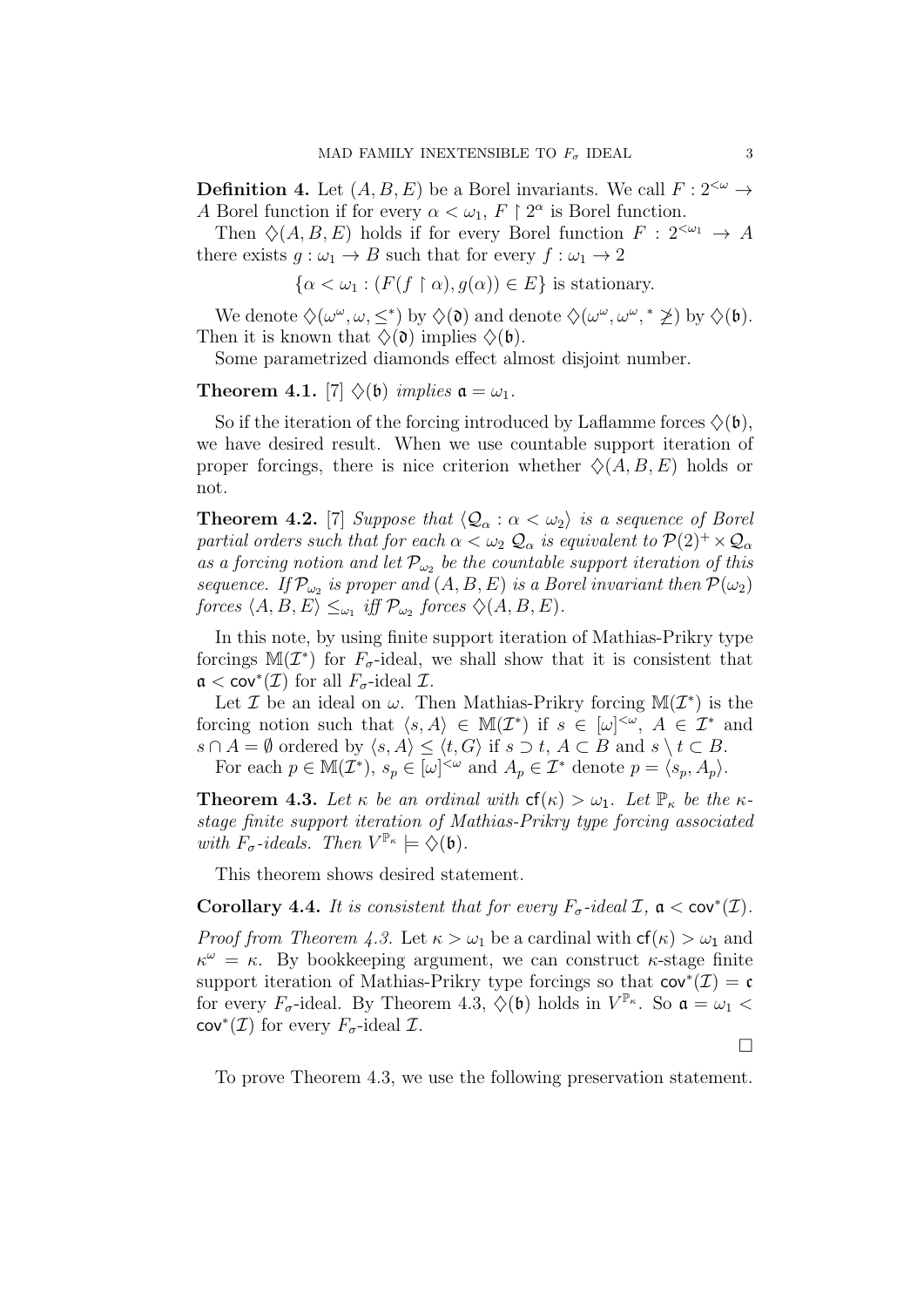#### 4 HIROAKI MINAMI

**Theorem 4.5.** *Suppose*  $\gamma$  *is an ordinal. Let*  $\mathbb{Q}_{\gamma}$  *be a finite support iteration of*  $\langle \mathbb{Q}_{\beta}, \mathbb{M}(\mathcal{I}_{\beta}) : \beta < \gamma \rangle$ , where  $\mathcal{I}_{\beta}$  *is a*  $\mathbb{Q}_{\beta}$ *-name for an*  $F_{\sigma}$ *-ideal.*  $\mathbb{P}$  is a forcing notion which has a  $\mathbb{P}$ -name  $\dot{c}$  such that  $\mathbb{H}_{\mathbb{P}}$   $\mathbb{P}^{\infty}n(x(n) <$  $\hat{c}(n)$ )" for  $x \in \omega^{\omega} \cap V$ . Let  $\dot{x}$  be a  $\mathbb{Q}_{\gamma}$ -name such that  $\mathbb{H}_{\mathbb{Q}_{\gamma}}$   $\dot{x} \in \omega^{\omega}$ . *Then*  $\Vdash_{\mathbb{P}*\dot{\mathbb{Q}}_{\gamma}}$   $\mathcal{P}^{\infty}n(\dot{x}(n) < \dot{c}(n)))$ ".

We will interpret a Mathias-Prikry forcing and a  $F_{\sigma}$ -ideal in forcing extensions by using its code rather than by taking the ground model forcing notion and the ground model ideal.

More precisely we should write  $\Vdash_{\mathbb{P}*\mathbb{Q}_\gamma}$  "  $\exists^\infty n \ (c(n) = i_*(x)(n))$ " where  $i_*$  is the canonical map from  $\mathbb{Q}_\gamma$ -names to  $\mathbb{P} * \dot{\mathbb{Q}}_\gamma$ -names induced by the complete embedding  $i: \mathbb{Q}_\gamma \to \mathbb{P} * \dot{\mathbb{Q}}_\gamma$ .

In [6], there are similar argument to force parametrized diamond by using the finite support iteration of Suslin c.c.c forcings. But we will give a proof for the completion.

*Proof.* First Step Let  $\mathcal{I}_0$  be an  $F_\sigma$  ideal and  $\mathcal{I}_0^n$  be closed subsets of  $2^{\omega}$  for  $n < \omega$  such that  $\mathcal{I}_0 = \bigcup_{n<\omega} \mathcal{I}_0^n$ .

Let  $\dot{x}$  be a  $\mathbb{M}(\mathcal{I}^*)$ -name such that  $\Vdash_{\mathbb{M}(\mathcal{I}^*)} \dot{x} \in \omega^\omega$ . Let  $\dot{c}$  be a  $\mathbb{P}$ name such that  $\Vdash_{\mathbb{P}}$  " $\exists n \in \omega(x(n) < c(n))$ " for  $x \in \omega^{\omega} \cap V$ . Let  $(p, \dot{q}) \in \mathbb{P} * \mathbb{M}(\mathcal{I}_0)$  and  $m \in \omega$ .

It suffices to show that there exists  $(p_1, \dot{q}_1) \leq (p_0, \dot{q}_0)$  and  $l \geq m$  such  $\text{that } (p_1, \dot{q}_1) \Vdash_{\mathbb{P} * \mathbb{M}(\mathcal{I})} \text{``}\dot{x}(l) < \dot{c}(l)\text{''}.$ 

Without loss of generality, we can assume that for some  $s \in [\omega]^{<\omega}$ and  $n \in \omega$   $p_0 \Vdash_{\mathbb{P}}$  " $s_q = s$  and  $\omega \setminus A_q \in \mathcal{I}_0^n$ ".

**Claim 4.6.** *Let*  $\mathcal{I}$  *be an*  $F_{\sigma}$ -ideal and  $\{\mathcal{I}^n : n \in \omega\}$  *be closed subsets for*  $n \in \omega$  *such that*  $\mathcal{I} = \bigcup_{n \in \omega} \mathcal{I}^n$ . Put  $\overline{\mathcal{I}}^n$  Let  $\dot{x}$  be a M(*I*)*-name such that*  $\Vdash_{\dot{x}} \in \omega^{\omega}$ *.* 

*For each*  $s \in [\omega]^{<\omega}$ ,  $n \in \omega$  *and*  $i \in \omega$ , put

$$
x_{s,n}(i) = \min\{j \in \omega; \forall I \in \mathcal{I}^n(\neg \langle s, \omega \setminus I \rangle \Vdash_{\mathbb{M}(\mathcal{I}^*)} \text{``$\dot{x}(i) > j$''}\}.
$$

*Then*  $x_{s,n} \in \omega^{\omega}$ .

*Proof of Claim.* Assume to the contrary that there exists  $i \in \omega$  and  $I_l \in \mathcal{I}^n$  such that  $\langle s, \omega \setminus I_l \rangle \Vdash \dot{x}(i) \geq l$ . Since  $\mathcal{I}^n$  is compact, there exists  $I \in \mathcal{I}^n$  and subsequence  $I_{l_k}$  such that  $I_{l_k}$  converges to  $I$ .

Then there exists  $\langle t, B \rangle \leq \langle s, \omega \setminus I \rangle$  such that  $\langle t, B \rangle \Vdash \dot{x}(i) = l$  for some  $l \in \omega$ . Since  $I_{l_k}$  converges to *I*, there exists  $k_0$  such that  $l < l_{k_0}$ and  $(\omega \setminus I) \cap \max(t \setminus s) = (\omega \setminus I_{l_{k_0}}) \cap \max(t \setminus s)$ . Then  $t \setminus s \subset \omega \setminus I_{l_{k_0}}$ . So  $\langle t, B \rangle$  is compatible with  $\langle s, \omega \setminus I_{l_{k_0}} \rangle$ . It is contradiction.

Let  $x_{s,n} \in \omega^\omega \cap V$  such that

 $x_{s,n}(i) = \min\{j \in \omega; \forall I \in \mathcal{I}_0^n(\neg \langle s, \omega \setminus I \rangle \Vdash_{\mathbb{M}(\mathcal{I}^*)} \text{``}\dot{x}(i) > j\text{''})\}.$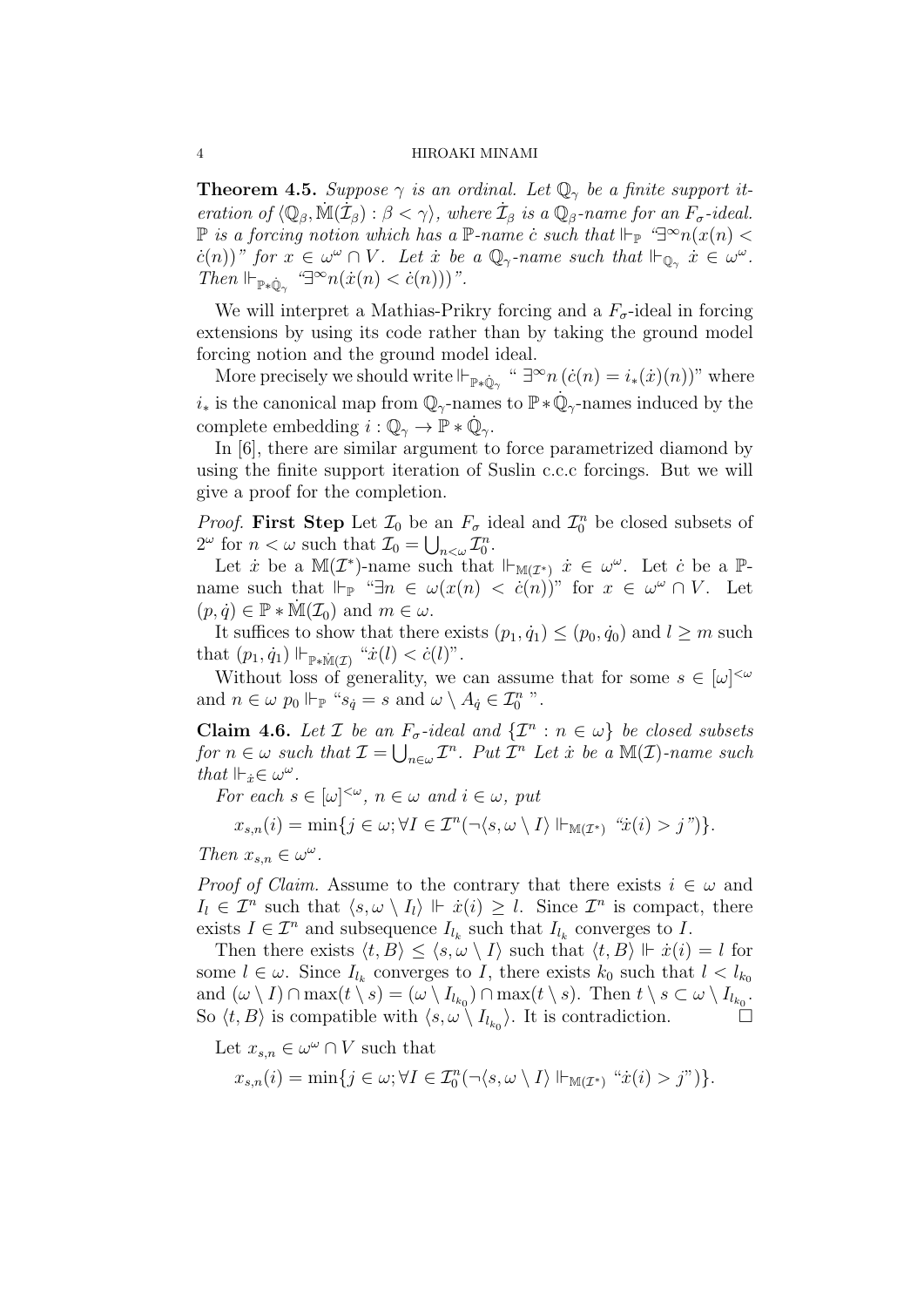Let  $r \leq_{\mathbb{P}} p_0$  such that  $r \Vdash_{\mathbb{P}} x_{s,n}(l) < c(l)$  for some  $l \geq m$ . Then fix decreasing sequence  $\langle r_k : k < \omega \rangle$  of  $\mathbb P$  and  $A^* \subset \omega$  so that  $r_k \leq_{\mathbb P} r$  and  $r_k \Vdash_{\mathbb{P}} (\omega \setminus A_q) \cap k = (\omega \setminus A^*) \cap k.$ 

Here  $A^* \in \mathcal{I}_0^n$ . Since  $r_k \Vdash_{\mathbb{P}} "A_q \cap k = A^* \cap k$  and  $[(\omega \setminus A_q) \cap k] \cap \mathcal{I}_0^n \neq \emptyset$ " and absoluteness, for every  $k \in \omega$   $[(\omega \setminus A^*) \cap k] \cap \mathcal{I}_0^n \neq \emptyset$ . So  $\omega \setminus A^* \in \mathcal{I}_0^n$ .

By definition of  $x_{s,n}$ , there exists  $\langle t, B \rangle \leq \langle s, A^* \rangle$  such that  $\langle t, B \rangle \Vdash_{\mathbb{M}(\mathcal{I}^*)}$ " $\dot{x}(l) = x_{s,n}(l)$ ". Then by definition of order,  $t \setminus s \subset A^* \cap (|t|+1)$ . Since  $r_{|t|+1} \Vdash A^* \cap (|t|+1) = A_q \cap (|t|+1)$ ,  $r_{|t|+1} \Vdash \langle t, B \rangle$  is compatible with  $\langle s, A_{\dot{q}} \rangle$ . Let  $\dot{q}_1$  be a  $\mathbb{M}(\mathcal{I}^*)$ -name such that  $r_{|t|+1} \Vdash \dot{q}_1 \leq_{\mathbb{M}(\mathcal{I})}$  $\langle t, B \rangle, \langle s, A_{\dot{q}} \rangle$ . Put  $p_1 = r_{|t|+1}$ . Then  $\langle p_1, \dot{q}_1 \rangle \Vdash \dot{c}(l) > x_{s,n}(l) = \dot{x}(l)$ . **Successor Step**

Suppose the lemma holds for *γ*. Let *i* be a  $\mathbb{Q}_{\gamma+1}$ -name such that  $\Vdash_{\mathbb{Q}_{\gamma+1}}$  "  $\dot{x} \in \omega^{\omega}$ ". Let  $(p_0, \dot{q}_0) \in \mathbb{P} * \dot{\mathbb{Q}}_{\gamma+1}$  and  $m \in \omega$ . Without loss of generality we can assume  $(p_0, \dot{q}_0 \restriction \gamma) \Vdash_{\mathbb{P} * \dot{\mathbb{Q}}_\gamma} " \dot{q}_0(\gamma) = \langle s, \dot{A} \rangle$  and  $\dot{A} \in$  $\mathcal{I}_{\gamma+1}^n$ " for some  $n \in \omega$  and  $s \in \omega^{\leq \omega}$ .

Apply Claim 4.6 in  $V^{\mathbb{Q}_{\gamma}}$  for  $\dot{x}$  and put  $\dot{x}_{s,n}$  a  $\mathbb{Q}_{\gamma}$ -name such that

$$
\Vdash_{\mathbb{Q}_\gamma} " \dot{x}_{s,n}(i) = \min\{j : \forall i \in \mathcal{I}_{\gamma+1}^n \left(\neg \langle s, \omega \setminus i \rangle \Vdash \dot{x}(i) > j\right)\}".
$$

By induction hypothesis there are  $(p', \dot{q}') \in \mathbb{P} * \dot{\mathbb{Q}}_{\gamma}$  and  $l \geq m$  such that  $(p', \dot{q}') \leq_{\mathbb{P}\ast\mathbb{Q}_{\gamma}} (p_0, \dot{q}_0 \upharpoonright \gamma)$  and  $(p', \dot{q}') \Vdash_{\mathbb{P}\ast\mathbb{Q}_{\gamma}} "c(l) > \dot{x}_{s,n}(l)$ ". Since  $\mathbb{Q}_{\gamma} \leq \mathbb{P} * \dot{\mathbb{Q}}_{\gamma}$ , there is a  $\mathbb{Q}_{\gamma}$ -name  $\dot{Q}$  for a partial order such that  $\mathbb{P} *$  $\mathbb{Q}_{\gamma} \cong \mathbb{Q}_{\gamma} * \mathbb{Q}$ . Let  $q^*$  be a projection of  $(p', q')$  to  $\mathbb{Q}_{\gamma}$ . Find  $\mathbb{Q}_{\gamma}$ -names  $\langle \dot{r}_k : k \in \omega \rangle$  and  $\dot{A}^*$  such that

- (i)  $\Vdash_{\mathbb{Q}_\gamma}$  "  $\omega \setminus \dot{A}^* \in \mathcal{I}_{\gamma+1}^n$  and  $\dot{r}_k \in \dot{Q}$ " for  $k \in \omega$ ,
- $(i)$   $(q^*, \dot{r}_0) \leq (p', \dot{q}'),$
- $(iii)$   $\mathbb{H}_{\mathbb{Q}_{\gamma}}$  " $\dot{r}_{k+1} \leq_{\Omega} \dot{r}_k$ " for  $k \in \omega$  and,
- $(iv)$   $(q^*, \dot{r}_k) \Vdash_{\mathbb{Q}_{\gamma^*\dot{Q}}}$  "  $A \cap k = A^* \cap k$ " for  $k \in \omega$ .

Then there are  $q_1^* \leq_{\mathbb{Q}_\gamma} q^*$ ,  $t \in [\omega]^{<\omega}$  and a  $\mathbb{Q}_\gamma$ -name  $\dot{B}$  such that  $q_1^* \Vdash_{\mathbb{Q}_\gamma} \text{``$\langle t, \dot{B} \rangle \leq_{\mathbb{Q}} \langle s, \dot{A}^* \rangle$ and $\langle t, \dot{B} \rangle \Vdash_{\dot{\mathbb{Q}}} \text{``$\dot{x}(l) \leq \dot{x}_{s,n}(l)$''''}.$ 

Since  $(q^*, \dot{r}_{|t|+1}) \Vdash_{\mathbb{Q}_\gamma * \dot{Q}} "A \cap (|t|+1) = A^* \cap (|t|+1)$ " and  $q_1^* \Vdash_{\mathbb{Q}_\gamma}$ " $t \setminus s \subset \dot{A}^* \cap (|t|+1)$ ",  $(q_1^*, r_{|t|+1}) \Vdash_{\mathbb{Q}_{\gamma^*} \dot{Q}}$  " $\langle t, \dot{B} \rangle$  is compatible with  $\langle s, \overline{A} \rangle$ <sup>n</sup>.

Choose  $(p_1, \dot{q}_1) \in \mathbb{P} * \dot{\mathbb{Q}}_{\gamma+1}$  so that  $(p_1, \dot{q}_1 \restriction \gamma) = (q_1^*, r_{|t|+1})$  and  $(p_1, \dot{q}_1\restriction \gamma)\Vdash_{\mathbb{P}\ast\dot{\mathbb{Q}}_\gamma} " \dot{q}_1(\gamma) \leq_\mathbb{Q} \langle s, \dot{A} \rangle, \langle t, \dot{B} \rangle". \text{ Then } (p_1, \dot{q}_1\restriction \gamma)\Vdash_{\mathbb{P}\ast\dot{\mathbb{Q}}_\gamma}$  $\forall x, y, (l) < c(l) \text{ and } \dot{q}_1(\gamma) \Vdash_{\dot{\mathbb{Q}}} \text{`` } \dot{x}(l) \leq \dot{x}_{s,n}(l) \text{''}$ . Therefore  $(p_1, \dot{q}_1) \Vdash_{\mathbb{P} * \dot{\mathbb{Q}}_{\gamma+1}}$  $\ddot{f}(\ddot{x}) < \dot{c}(l)^n$ . **Limit Step**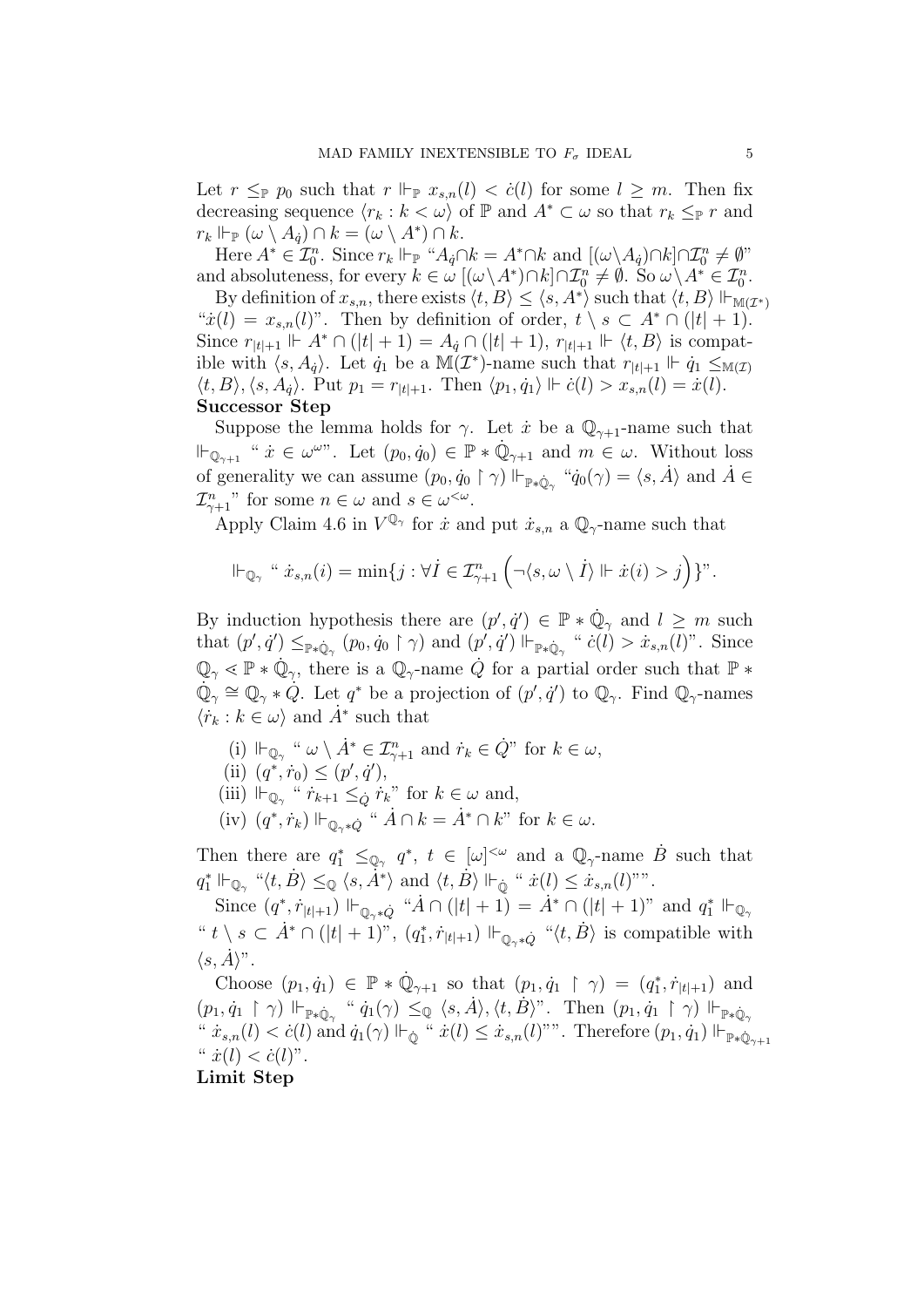#### 6 HIROAKI MINAMI

Suppose  $\gamma$  is a limit ordinal and for  $\beta < \gamma$  the lemma holds. Without loss of generality we can assume the cofinality of  $\gamma$  is  $\omega$ . Let  $\langle \gamma_i : i \in \omega \rangle$ be a strictly increasing sequence converging to  $\gamma$ . Let  $(p_0, \dot{q}_0) \in \mathbb{P} * \dot{\mathbb{Q}}_{\gamma}$ ,  $m \in \omega$  and  $\dot{x}$  be a  $\mathbb{Q}_\gamma$ -name such that  $\mathbb{H}_{\mathbb{Q}_\gamma}$  " $\dot{x} \in \omega^\omega$ ". Suppose  $(p_0, \dot{q}_0) \in \mathbb{P} * \dot{\mathbb{Q}}_{\gamma_j}.$ 

In  $V^{\mathbb{Q}_{\gamma_j}}$  let  $\langle r_k : k \in \omega \rangle$  be a decreasing sequence in  $\mathbb{Q}_{[\gamma_j,\gamma)}$  such that  $r_k \Vdash_{\mathbb{Q}_{[\gamma_j,\gamma)}}$  " $\dot{x} \restriction k = x_j \restriction k$ " where  $x_j \in \omega^\omega \cap V^{\mathbb{Q}_{\gamma_j}}$ .

Back in *V* let  $\dot{r}_k$  and  $\dot{x}_j$  be  $\mathbb{Q}_{\gamma_j}$ -names such that  $\Vdash_{\mathbb{Q}_{\gamma_j}}$  " $\langle \dot{r}_k : k \in \omega \rangle$ and  $\dot{x}_i$  satisfies the above".

By induction hypothesis there exist  $\langle p', \dot{q}' \rangle \leq_{\mathbb{P} * \dot{\mathbb{Q}}_{\gamma_j}} \langle p_0, \dot{q}_0 \rangle$  and  $l \geq m$ such that  $(p', \dot{q}') \Vdash_{\mathbb{P} * \dot{\mathbb{Q}}_{\gamma_j}} \text{`` } \dot{c}(l) > \dot{x}_j(l)$ ". Put  $p_1 = p'$  and  $Vdash_{\mathbb{P}} \text{`` } \dot{q}_1 =$  $\dot{q}^{\prime \frown} \dot{r}_{l+1}$ " Then  $\langle p_1, \dot{q}_1 \rangle \Vdash_{\mathbb{P} * \dot{\mathbb{Q}}_{\gamma}} \text{`` } \dot{c}(l) > \dot{x}_j(l) = \dot{x}(l)$ ".

We shall prove that the finite support iteration of Mathias-Prikry type forcings with 
$$
F_{\sigma}
$$
-ideals forces  $\diamondsuit(\mathfrak{b})$  by Theorem 4.5.

 $\Box$ 

*Proof of Theorem 4.3 from Theorem 4.5.* We will show  $V^{\mathbb{Q}_{\kappa}} \models \Diamond(\mathfrak{b})$ .

Let  $\dot{F}$  be a  $\mathbb{Q}_{\kappa}$ -name such that  $\mathbb{H}_{\mathbb{Q}_{\kappa}}$  " $\dot{F}: 2^{<\omega_1} \to \omega^{\omega}$ ". Since  $\mathbb{Q}_{\kappa}$ has the c.c.c, a real  $\dot{r}_{\alpha}$  coding the Borel function  $\dot{F} \restriction 2^{\alpha}$  appears at an intermediate stage. By  $cf(\kappa) > \omega_1$  we can assume  $\dot{F}$  is a  $\mathbb{Q}_\beta$ -name for some  $\beta < \kappa$ . Since the cofinality of the order type of  $(\beta, \kappa)$  is  $cf(\kappa) > \omega_1$  for  $\beta < \kappa$  and  $\mathbb{Q}_\kappa = \mathbb{Q}_\beta * \mathbb{Q}_{[\beta,\kappa)}$ , we can assume  $\dot{F}$  is a Borel function in the ground model. Let *F* be a Borel function in the ground model. Let  $\dot{c}_{\alpha}$  be a  $\mathbb{Q}_{\omega_1}$ -name such that  $\mathbb{H}_{\mathbb{Q}_{\omega_1}}$  "  $\exists^{\infty} n \left( \dot{c}_{\alpha}(n) > \dot{x}(n) \right)$ " for  $\dot{x} \in \omega^{\omega} \cap V^{\mathbb{Q}_{\alpha}}$ . We can obtain such  $\dot{c}_{\alpha}$ . For example let  $\dot{c}_{\alpha}$  be a  $\mathbb{Q}_{\omega_1}$ -name for a Cohen real over  $V^{\mathbb{Q}_{\alpha}}$ .

Let  $\dot{f}$  be a  $\mathbb{Q}_{\kappa}$ -name such that  $\mathbb{H}_{\mathbb{Q}_{\kappa}}$  " $\dot{f} : \omega_1 \to 2$ ". Then the following claim holds.

**Claim 4.7.** *Define*  $C_f \subset \omega_1$  *by* 

$$
C_{\dot{f}} = \{ \alpha < \omega_1 : \dot{f} \upharpoonright \alpha \text{ is a } \mathbb{Q}_{\alpha \cup [\omega_1, \kappa)}\text{-}name \}.
$$

*Then*  $C_f$  *contains a club.* 

**Remark 4.8.** *More precisely we should write*

 $C_f = \{ \alpha < \omega_1 : \text{there exists a } \mathbb{Q}_{\alpha \cup [\omega_1, \kappa)}\text{-name } \dot{x}_\alpha \text{ such that } \Vdash_{\mathbb{Q}_{\kappa}} \text{``} \dot{f} \upharpoonright \alpha = i_*(\dot{x}_\alpha) \text{''} \}$ *where*  $i_*$  *is the class function from*  $\mathbb{Q}_{\alpha \cup [\omega_1, \kappa)}$ *-names to*  $\mathbb{Q}_{\kappa}$ *-names induced by the complete embedding*  $i : \mathbb{Q}_{\alpha \cup [\omega_1, \kappa]} \leq \mathbb{Q}_{\kappa}$ *. For convenience we will think of a*  $\mathbb{Q}_k$ -name *x* as  $\mathbb{Q}_l$ -name *if there exists a*  $\mathbb{Q}_l$ -name *y*